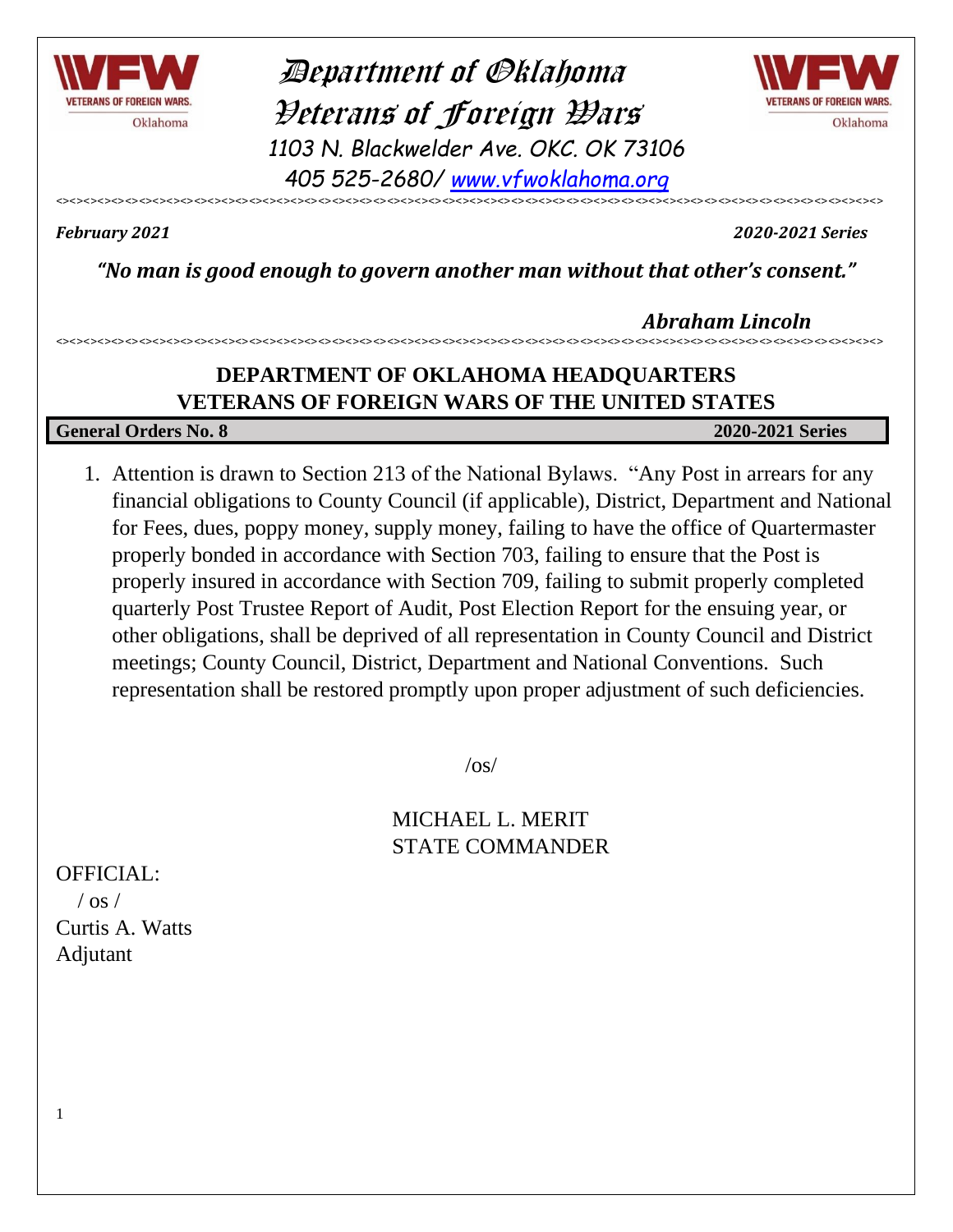

## *FROM THE COMMANDER*

**Michael L. Merit State Commander Veterans of Foreign Wars Department of Oklahoma**



Comrades, February 1 st 2021

First, I hope this finds all of you and your family healthy and well. If not, I pray for a speedy recovery. Here we are beginning the eight month of the year. I hope everyone that is able has continued their year in full swing. I know that the ongoing COVID pandemic is still limiting our ability to do our jobs 100%, but keep after it and taking care of those we represent here in Oklahoma. Speak with each other and share what works for you. During this time, we must help each other accomplish our mission. Remember, we are TEAM OKLAHOMA! Therefore, we must work together as one.

Membership Update. January end numbers are as follows: Southern Conference, Oklahoma slipped to #3. Nationally, Oklahoma is #13. We still have 866 to go to that magic 100% before the end of the administrative year. That is down from 1075! Keep up the great work. Remember, keep working those At Large Lists and the Retention Lists you all have received. Our highest recruiter to date, NCM PSC Robbie Clark has recruited 84 new members. State Surgeon Stacy Reddig is at 64, 1 at 8, 2 at 7, 2 at 5, 4 at 4, 8 at 3, 19 at 2, 37 at 1 and 114 with no recruiter. Quartermasters, please ensure you are entering a recruiter number when putting in new members, so the right person gets the credit for them. We now have 24 of 84 Posts and 1 out of 11 Districts at or above 100%. Our overall breakdown is 166 new members and 193 reinstates and 55 new life members. Last year we were at 89.89% and this year we are at 92.54%. Keep up the great work and *remember, 110% by June 30th, 2021!*

Concerning working with your town to make it a Purple Heart City, I remind everyone that you *must contact Mitch Reed with the Military Order of the Purple Heart prior to any action being taken!* His contact information is in the packet attached to these General Orders.

Our Mid-Winter Conference is February 12-15, 2021 at the Wyndham Garden Airport Hotel, OKC. If you have not made your reservations, please make them as soon as you can and ask for the VFW rate. Our schedule is out and will be included in these General Orders. There is going to be plenty of training and committee meetings on Friday. We will release all that is going on as soon as we have it finalized. If you have not heard yet, we will not be having our annual VOD/PP Banquet on Saturday night due to COVID restrictions at the hotel. Therefore,

 $\overline{2}$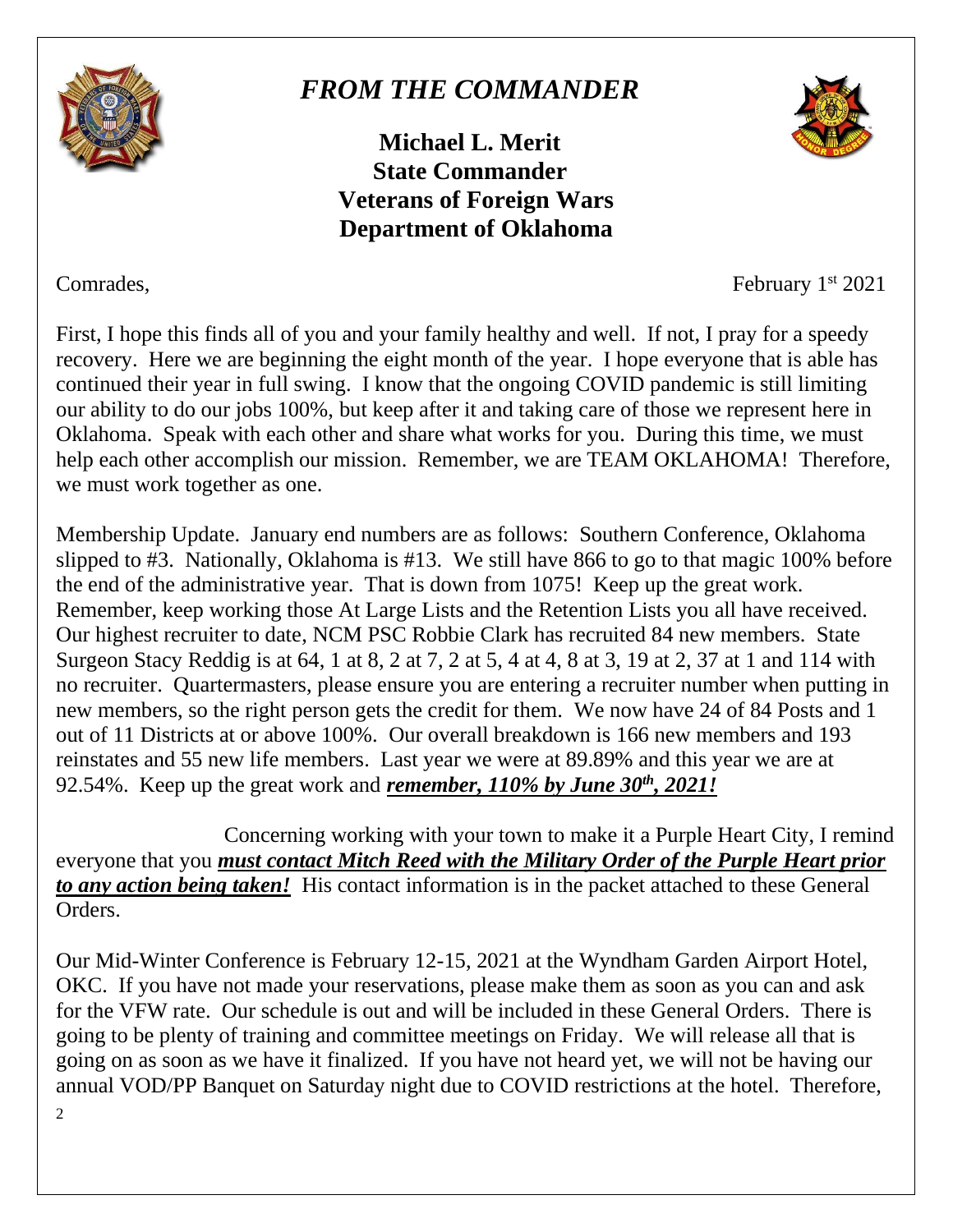it will be at the Centennial if the restrictions allow it. Our National Representative is going to be National Junior Vice Commander-in-Chief Tim Borland. Let's get everyone in town and show Jr. Vice CIC Borland the Oklahoma Standard. I look forward to seeing all of you in OKC in two weeks. Come ready to reunite, work and above all, have fun.

If you did not receive the email, I decided to make some adjustments to the All-State Requirements due to COVID related issues. They are attached to these orders. Please take the time to look them over and several requirements have either been lifted or relaxed. I know that this year has not been ideal, so the All-State Program should reflect that. I would love to see over half of our Posts and Districts qualify. Keep after it. If you have any questions concerning the changes, please feel free to get in contact with me.

Today kicks off the Oklahoma Legislature session. Please watch for more information to follow from State Legislative Chair State Junior Vice Commander Jim Bassett. I will let you know that the VFW and Auxiliary License Plate bills are back on the agenda. They are HB 1044 and 1045, respectively, and they are being sponsored by a member of the Ponca City VFW, Representative Ken Luttrell.

Our Department Centennial is April 16<sup>th</sup>, 2021. Not many get to celebrate 100 years, so this is going to be an amazing experience for all of us. We currently have 70 coins remaining at the State Headquarters. They

are two inches wide and the price per coin is \$20. Let's get the last of the coins sold. Please contact State Quartermaster Curt Watts to get yours today!





3 Finally, we have made it through the first half of a very tough year dealing with the COVID-19 pandemic. We still have a long way to go to get back to a normal life. But I have faith in each and every one of you that we will continue pressing forward in doing what we do best: being the voice and action for every military member, veteran and their families here in Oklahoma. When you are feeling like it is getting too tough out there, remember the phrase that got Winston Churchill through the toughest times of World War II, "K.B.O. Keep Buggering On." Thank you for all that you have done so far this year and thank you in advance for all I know you are going to do for the rest of this year. Remember, we are TEAM OKLAHOMA, and we are always First to Fight for Veterans!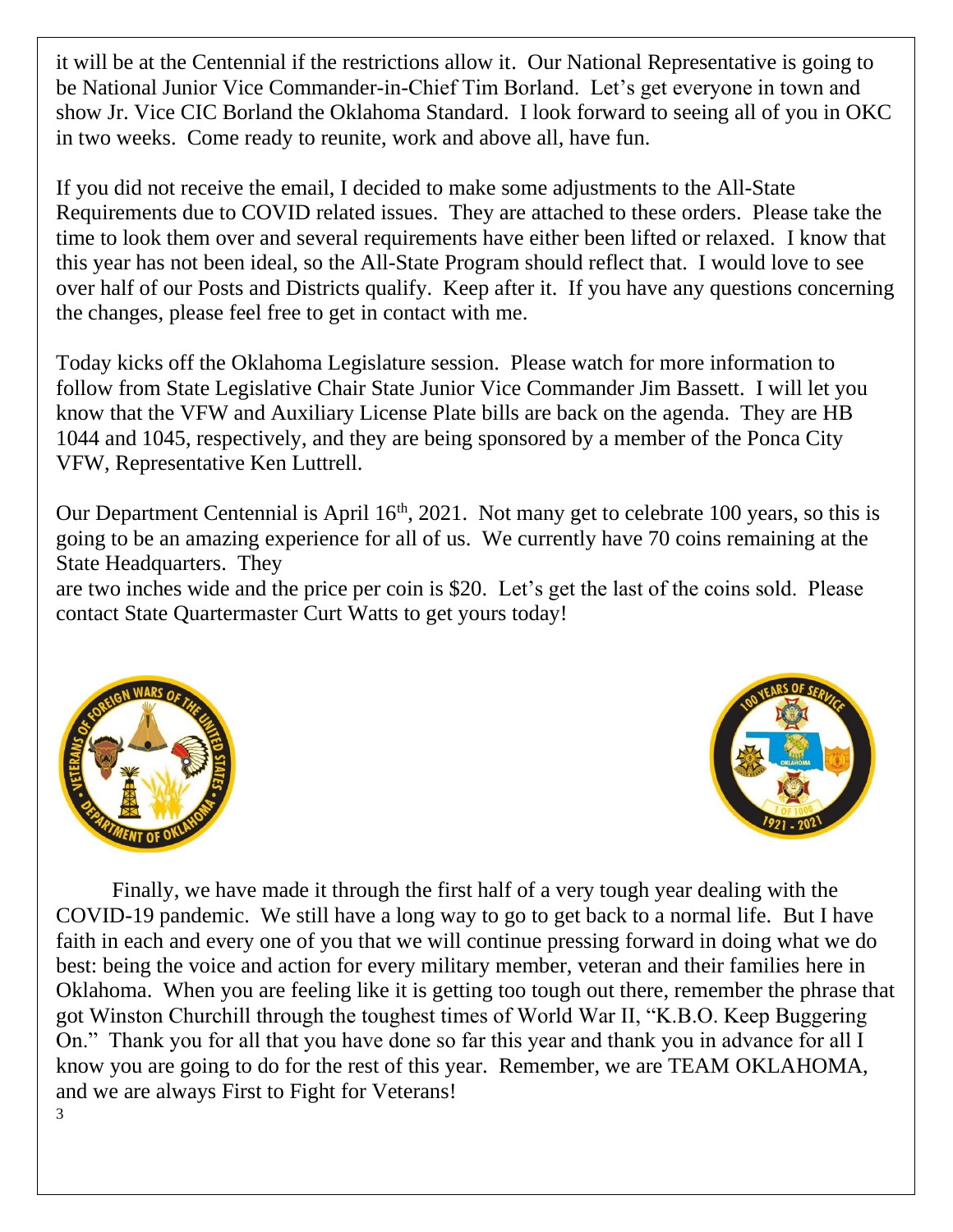#### **\*\*\*UPDATE TO 2020-2021 ALL STATE REQUIREMENTS\*\*\***

# **ALL-STATE (POST)**

The prestigious title of "All-State Post" demonstrates that the post membership has been dedicated and involved in the VFW programs. The All-State verification form will be attached to the March 2021 and April 2021 General Orders for completion, submission, and arrival at the Department HQs no later than May 21, 2021. Cut-off for all criteria reporting will be May 21, 2021 unless stated otherwise. All outstanding documentation and/or reports must also be submitted to Department HQ by that date to allow the Awards Committee to meet, select, and prepare the awards for State Convention. The prestigious cap will be awarded to the Post Commander and Post Quartermaster for their efforts of guidance, tracking and submission of the requirements. The post will receive a mounted certificate for their achievements.

Membership requirements, each Post must:

- Reach 105% in membership.
- Each Post Commander and Post Quartermaster must each recruit two (2) N/R members.

Submission requirements, each Post must:

- Submit a minimum of one (1) Voice of Democracy entry to their District.
- Submit a minimum of one (1) Patriots Pen entry to their District.
- Submit a minimum of one (1) National Education Teacher Award from the post to districtlevel for judging.
- Submit either, one (1) entry for the Safety Award (Law Enforcement, Fireman, Emergency Medical Technician (EMT)) **or** Scout of the Year. Duplicate entries will not be accepted as part of the Department program.
- Submit minimum of five (5) community service reports.
- Only reports submitted via online reporting will be accepted. Only reports tabulated prior to May 21, 2021 will be used for judging purposes.
- Submit Quartermaster Bond. If the bond is not through the VFW, proof is required NLT September 4, 2020.
- Submit donations to the National Home for Children **and** the National Veterans and Military Support Services. Submit a minimum of \$50 for posts with under 100 members and a minimum of \$100 for all other posts. Submissions via the National website will also be accepted and will be verified via National's monthly reporting emails. Donations must be sent to the State QM or National link for credit NLT May 21, 2021.
- Submit accurately completed Post election reports. Election reports MUST be received at State HQ

4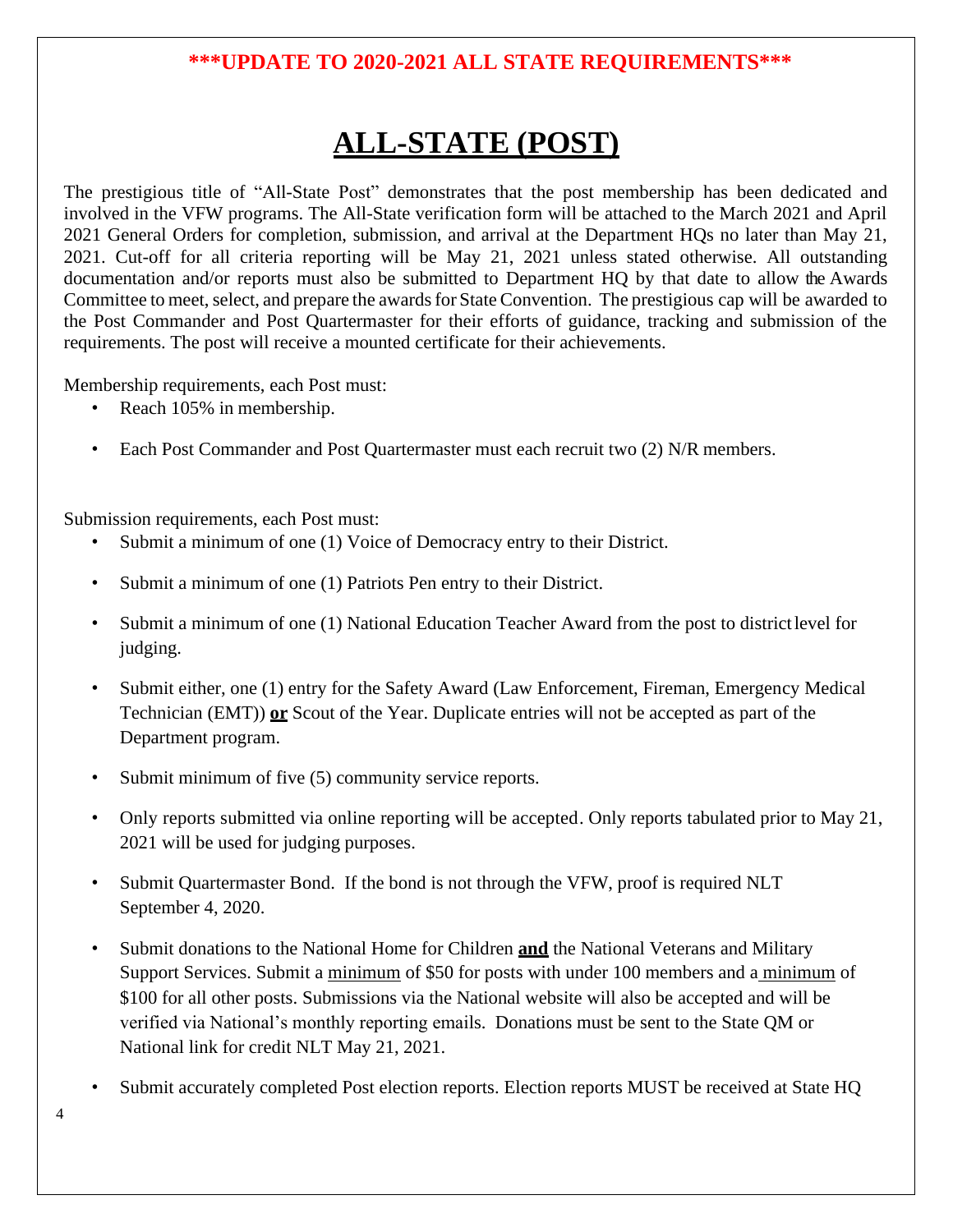via OMS or hardcopy NLT 31 May 2021.

- Submit by write-up and provide proof of a minimum of two (2) recruiting events conducted by your post for the year to State HQ NLT May 21, 2021.
- Submit a completed post inspection report to HQ, along with quarterly audits NLT 30 days after each quarter has ended. Proof of 990 filing must be filed with current inspection form NLT December 31, 2020.
- Submit proof of registered delegate(s) for the 2021 National Convention NLT May 28, 2021.
- Provide payment of State delegate fees NLT May 21, 2021.

Attendance requirements. Each Post must:

- Attend a State conducted School of Instruction. Minimum attendance by:
	- o Post Commander
	- o Post Quartermaster
	- o Any Post wishing to conduct a School of Instruction and wishing it to be counted toward the All-State Competition must have prior approval from the Department prior to the conduction of the School of Instruction.
- Participate in a 2021 Loyalty Day Program (Post, District or State level).
- Must attend at a minimum two (2) of the three Department sanctioned events. Those events are State Convention 2020, Fall Fest 2020, and Mid-Winter 2021.
- Must have one (1) of the following Post command staff (Commander, Sr. Vice, Jr. Vice) attend every District meeting within their District.

## **ALL-STATE (DISTRICT)**

The prestigious title of "All-State District" demonstrates that the District and Post level leadership and members have been dedicated and involved in the VFW programs and have shown to involve all aspects of membership and community to promote and support the Veterans within their communities. The All-State verification form will be attached to the March 2021 and April 2021 General Orders for completion, submission, and arrival at the Department HQs no later than May 21, 2021. Cut-off for all criteria reporting will be May 21, 2021 unless stated otherwise. All outstanding documentation and/or reports must also be submitted to Department HQ by that date to allow Awards Committee to meet, select, and prepare the awards for State Convention. The prestigious cap will be awarded to the District Commander and District Quartermaster for their efforts of guidance, tracking, collection, and submission of the requirements. The District will receive a mounted certificate for their achievements.

Membership requirements. The District must:

• Reach 100% in membership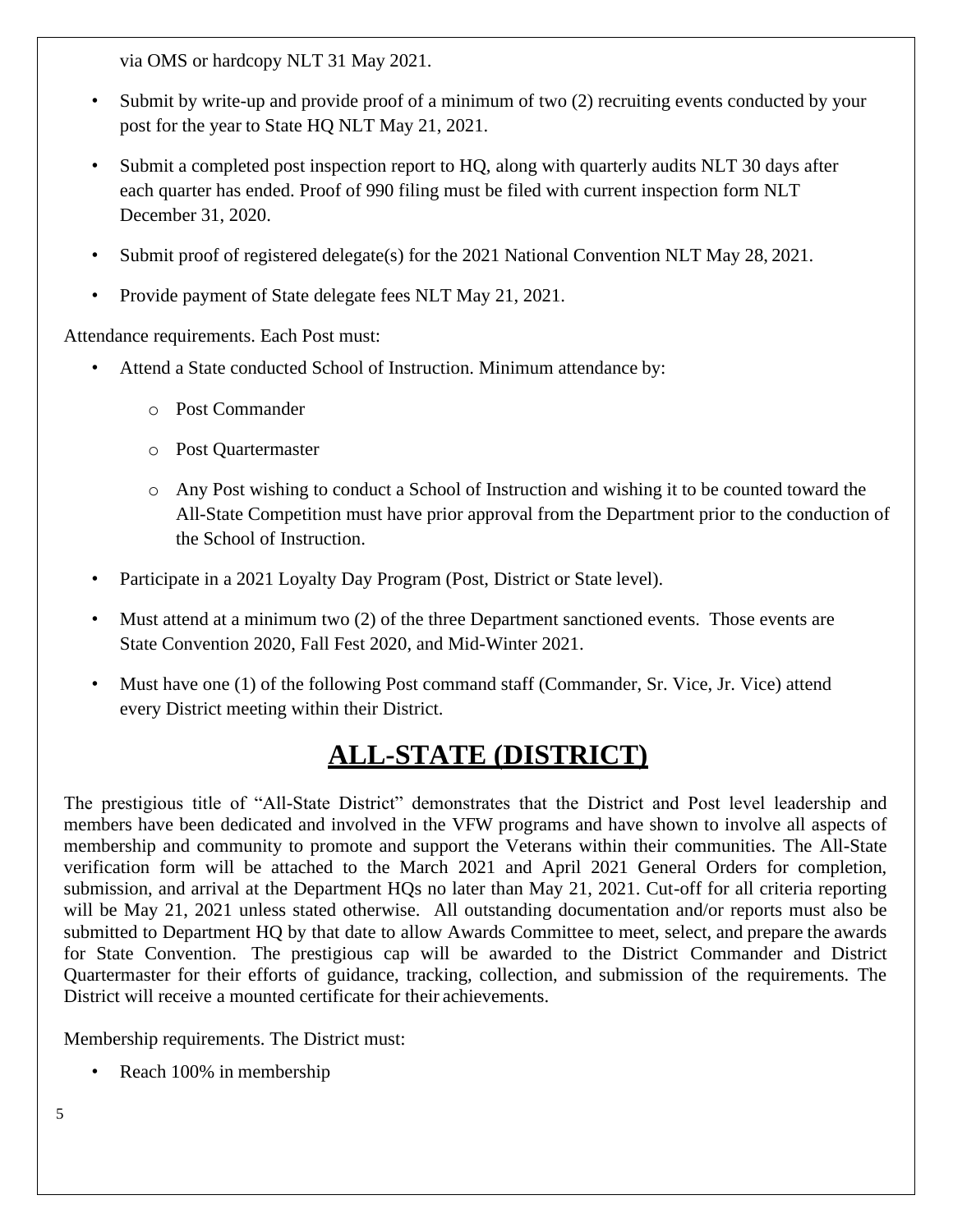• Each District Commander and Quartermaster must each recruit two (2) N/R members. This requirement is waived if they have the same requirement at the Post level.

Submission requirements, each District must:

- Submit a minimum of one (1) Voice of Democracy entry to the Department.
- Submit a minimum of one (1) Patriots Pen entry to the Department.
- Submit a minimum of one (1) National Education Teacher Award from the district to state level for judging.
- All reports concerning these programs must be submitted by the District Commander by the due dates given by the Department Programs Director.
- Submit Quartermaster Bond. If the bond is not through the VFW, proof is required NLT September 4, 2020.
- Submit District donations to the National Home for Children **and** the National Veterans and Military Support Services. Submit a minimum of \$50 for districts under 700 members and a minimum of \$100 for all other districts. Donations must be sent to the State QM or National link NLT May 21, 2021 for credit.
- Submit complete District election reports. MUST be received at HQ NLT May 21, 2021.
- Successful completion of Post inspection MUST be completed by the District Commander/District Inspector NLT Nov. 30, 2020. Any extensions must be approved by the State Commander.
- Successful completion of District inspection MUST be completed by the State Inspector NLT Dec. 31, 2020. Any extensions must be approved the State Commander.
- Submit all district quarterly audits NLT 30 days after each meeting. IRS 990 must be submitted along with the audit NLT December 31, 2020.
- District Commander registered for State Convention NLT May 21, 2021.

Attendance requirements. Each District must:

- Conduct at least three (3) meetings within the VFW year. In case of inclement weather or other emergencies causing a travel hazard preventing a meeting, the DistrictCommander must coordinate and report to the State Officer representative assigned to attend the meeting as well as notifying the State Commander and State Adjutant.
- Attendance by District Commanders (or District Senior Vice, or District Junior Vice Commanders) at all scheduled Council of Administration meetings and any othermeeting that is called by the State Commander. Only the State Commander can excuse a District Commander or their above aforementioned representatives due to certain circumstances. The District designated representative, other than the Commander, Senior Vice or Junior Vice Commander, meets the quorum requirement,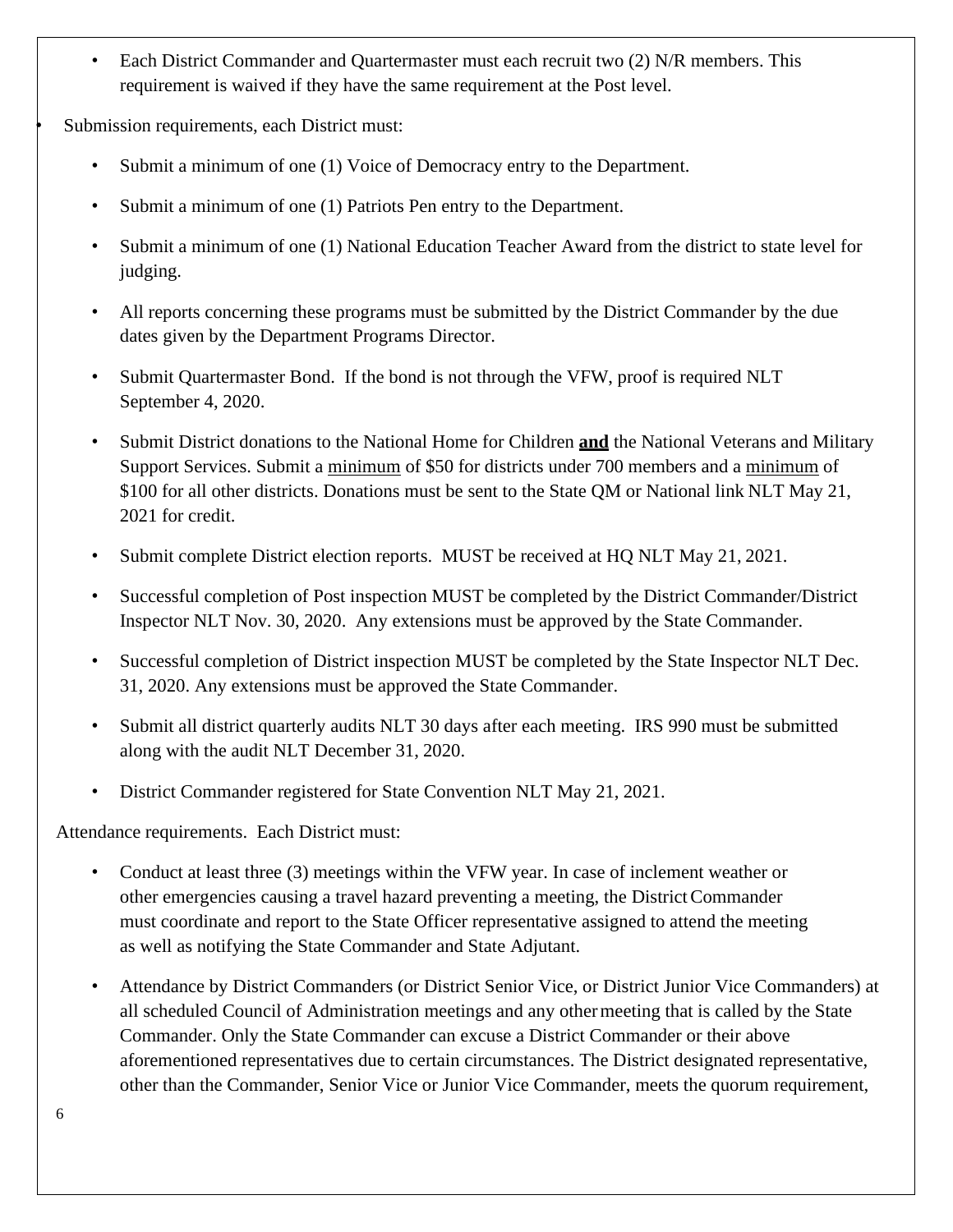but NOT the All-State attendance requirement for District Level judging.

- Attend a State School of Instruction (SOI). (Dual positions accepted if currently holding an attendance required by Post position.) Minimum attendance by:
	- o District Commander
	- o District Quartermaster
- Any District wishing to conduct a School of Instruction and wishing it to be counted toward the All-State Competition must have prior approval from the Department prior to the conduction of the School of Instruction.
- Participate in a 2021 Loyalty Day program at your own post, another post, district, orstate level provided proof of attendance is submitted by said body conducting the event LT May 21, 2020.
- Must appoint a District Service Officer (by appointment order) who must attend scheduled Service Officer Training provided by the State Service Officer/or by his appointed Instructors within 120 days of appointment.
- Validate Post visits twice during the administrative year to show involvement and aid as needed. Corresponding reports must be submitted by the Post visited and by the District Commander making the visit to the State Headquarters for credit.

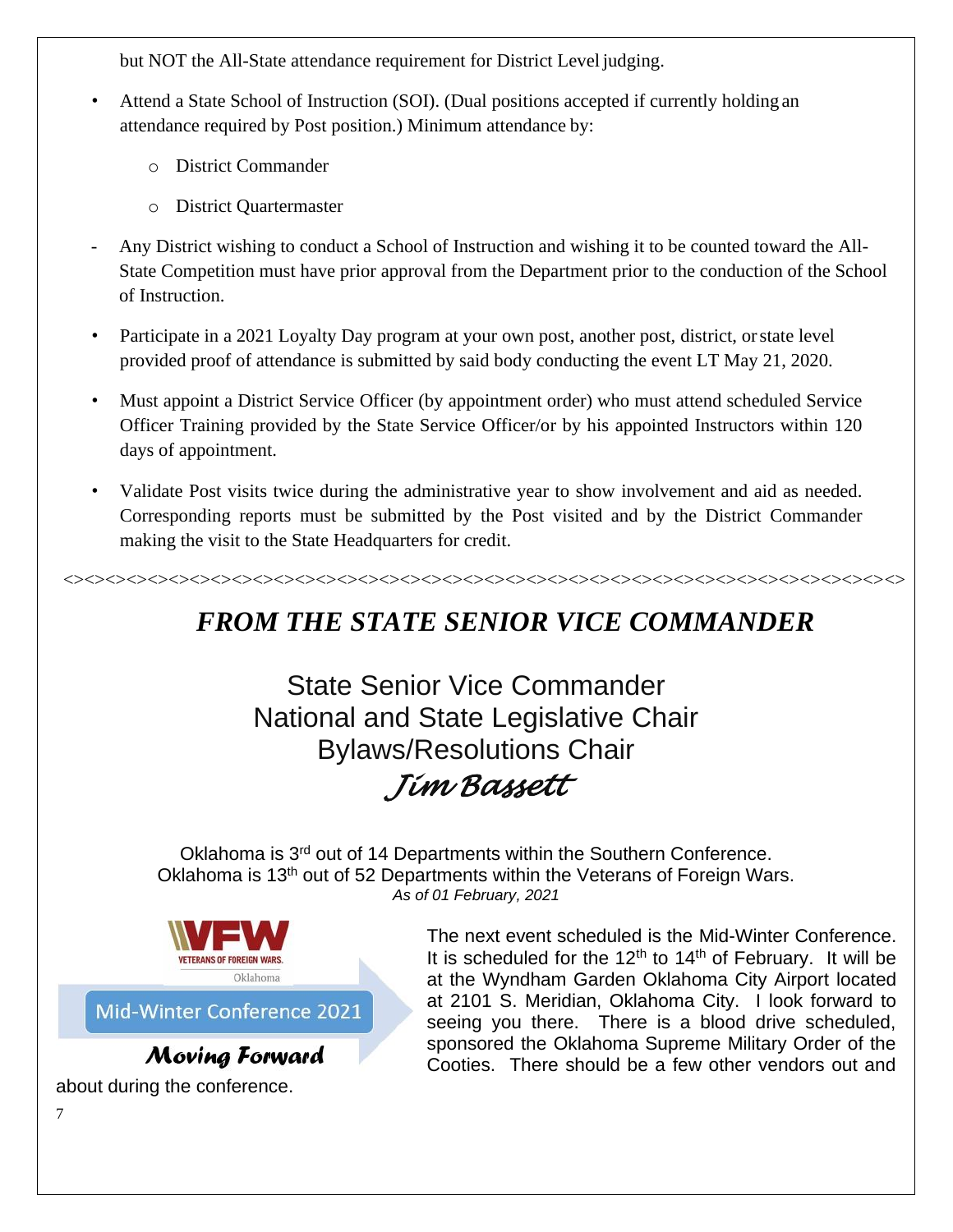Our mission is to take care of veterans and their families. One way to do that is reach out to the National Guard units near you. We have adopted them and have been working with them. In other words, they are our family. If you need help getting in touch with one, let Tony McGrew or myself and we can help. Offer to sponsor events; a MAP grant will handle many of them. Again, talk to Tony or myself and we are more than willing to help.

The fight to stop the eradication of veteran's benefits continues. Learn what is occurring and stay current and knowledgeable on issues. Facebook, Twitter, or other Social Media sites do not always tell the truth so do not get wrapped up on hearsay or social media truths. To do this, simply register to receive the Action Corps newsletter. This is a simple and easy way to stay informed. You can register at [https://votervoice.net/VFW/register.](https://votervoice.net/VFW/register)

RETAIN, RETAIN, RETAIN!!! What are you doing to help retain post members? Recruiting is half of the battle on our membership. We need to keep the members that we currently have as well as bring in new members.

By now, you should have noticed that I want the VFW involved in our communities. When we are out there working in our communities, people notice. And they remember. When the time comes for them to think about support of a veteran organization or a veteran, they send them to the VFW. When you have a relative that calls and asks what veterans organization should they donate money to, and then mention several prominent ones from TV. I was stunned to say the least. I told them to donate to the VFW. The post near them was not active and they were not sure if the VFW as a whole still existed.

Coach Sims founded Sims the Boxing Academy. Boxing was a calling that started from his 23 years in service as a US Army boxer and 13 series combat veteran. Mr. Sims has continued serving his country as a pillar of our community enlisting the help from coaches who are also veterans. Sims Boxing Academy works with veterans as coaches, they mentor and train youth, not just become boxers, but to build strong mentally and physically able young men and women. Help prepare them for their future. By MEATT AT COAMING A BASTERY CRAAGE CROSSARAGE ANY CARGANISTICS WITH ANY COANYWETCH VALUE WESTERD ACADEMAN & RAW MANUTY RANGASTA BACTERING

The American Red Cross has supported the military for years. Founded in 1881, the American Red Cross has been helping and supporting the military and their families. Now we can help the American Red Cross. During this pandemic, their food pantry and clothing locker are still operating and helping



those in need. Their main offices have closed or moved to minimal staff. They need food and clothing donations so they can continue to help.



**DONATE!! DONATE!!** Our first blood drive will be February 13<sup>th</sup> at our Mid-Winter conference. If you have an event that would benefit from a Blood Drive, let me know. This is another way that we can help our veterans, families, and communities. In the

meantime, the American Red Cross and Oklahoma Blood Institute are running low. If you have recovered from Covid, your blood may actually help others. Donate some blood if able, help our community. The Supreme Military Order of the Cooties has set up an online report of blood donated. They will send you a certificate of recognition if you donate, please submit the information at [http://vampire.puptent1.org/.](http://vampire.puptent1.org/) The blood drives are being sponsored by the Military order of the Cooties Grand of Oklahoma.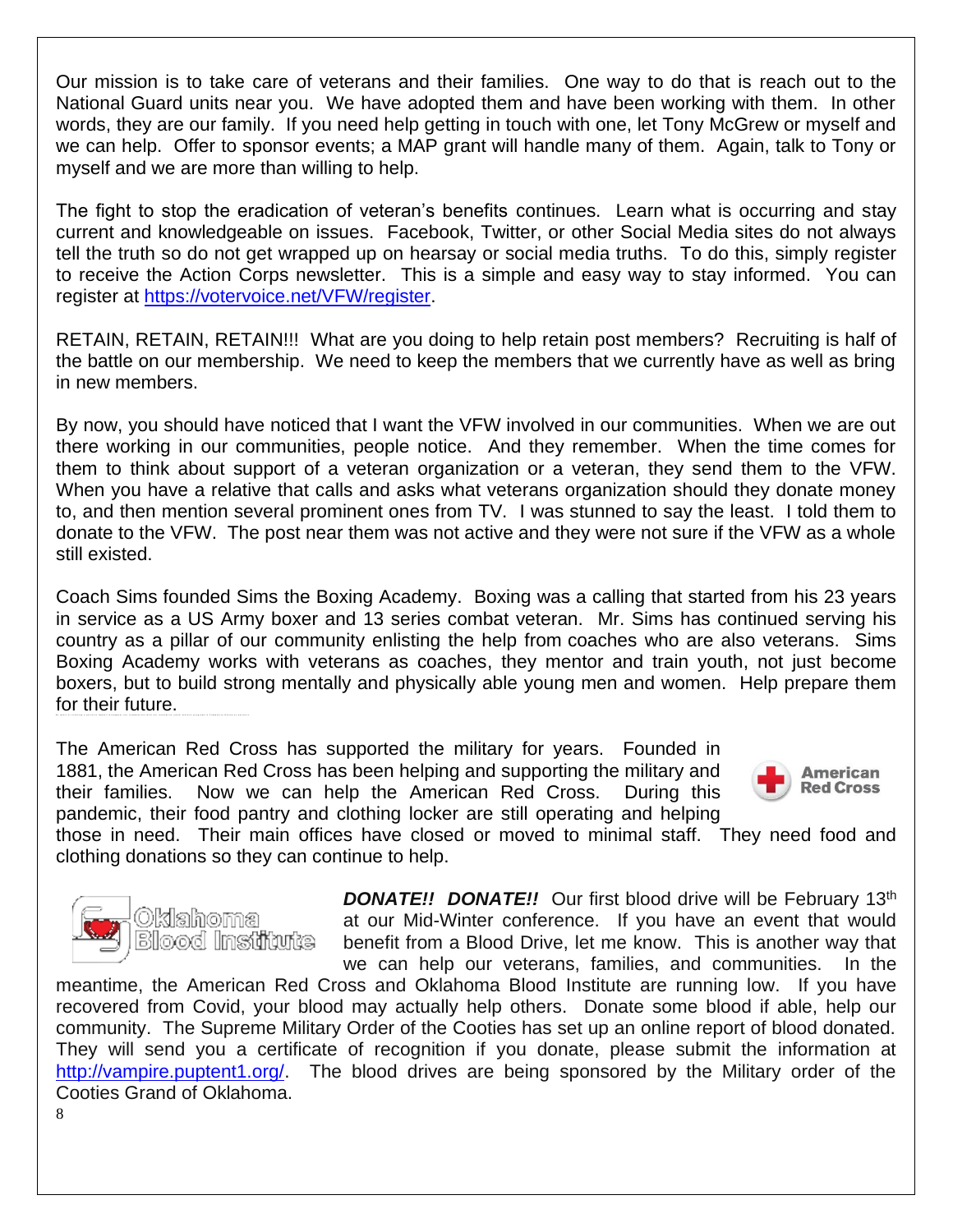The Special Olympics have taken their events the virtual world. Baseball, golf, bowling, dancing. Yes, virtual dances. Even in the virtual **Special Olympics** world, they are still looking for volunteers. They are in need of coaches, assistants, chaperons, and cheering sections. Volunteering or even



sponsoring, either individually or as a post, go to [https://www.sook.org/get-involved/become-a](https://www.sook.org/get-involved/become-a-volunteer/)[volunteer/.](https://www.sook.org/get-involved/become-a-volunteer/) When you are out volunteering for the VFW, please wear something that identifies you as a VFW or Auxiliary member; it helps increase public awareness. I have spent time with some of the Special Olympians. They are some great people and a lot of fun to be around.



The Oklahoma VFW Foundation has need of volunteers! We are looking for people that enjoy engaging with businesses or other entities that donate money to worthy causes. The board feels that helping the veterans of Oklahoma is the greatest cause of all. We need help reaching out to businesses. Help us help the foundation grow so that it can support us in our

mission to help veterans.

Like any organization, vacancies occur. If you are interested in serving your fellow veterans, please submit a letter with your fund raising and non-profit experience for consideration. The board, at their next scheduled meeting will consider and interview applicants. Please send your experience letter to Jim Bassett, [bassettj15@yahoo.com.](mailto:bassettj15@yahoo.com) I will ensure the board reviews all letters.

## *Be Visible!*

What are you doing in your communities to stand out? When you sponsor an event, does everyone know that you are part of the VFW? Do you have Post or District banners letting people know? Are your members wearing something presentable with VFW or Auxiliary on them? When I was younger, yes before I qualified for the VFW, the VFW Posts were the heart and soul of most communities. I cannot think of any reason that posts cannot be that again. Yes, it is harder in some locations but mostly you just need to go out and do things in the community. Need help with a blood drive, let me know and I will help. Clothing, food, or school supply drives can easily be set up and communities notice.

Some post have been active in their communities. Some more than others. What are you doing to make sure they know you are with the VFW or Auxiliary? Wear something that identifies you! Any time you help a veteran is also a good time to wear something that identifies you as a member of the VFW or Auxiliary. There are some exceptions if you are working with other entities, check with them to find out if you can wear VFW or Auxiliary items.

## *Be Visible!*

Jim Bassett

State Sr Vice Commander Department of Oklahoma Veterans of Foreign Wars 405.664.3929 [Bassettj15@yahoo.com](mailto:Bassettj15@yahoo.com)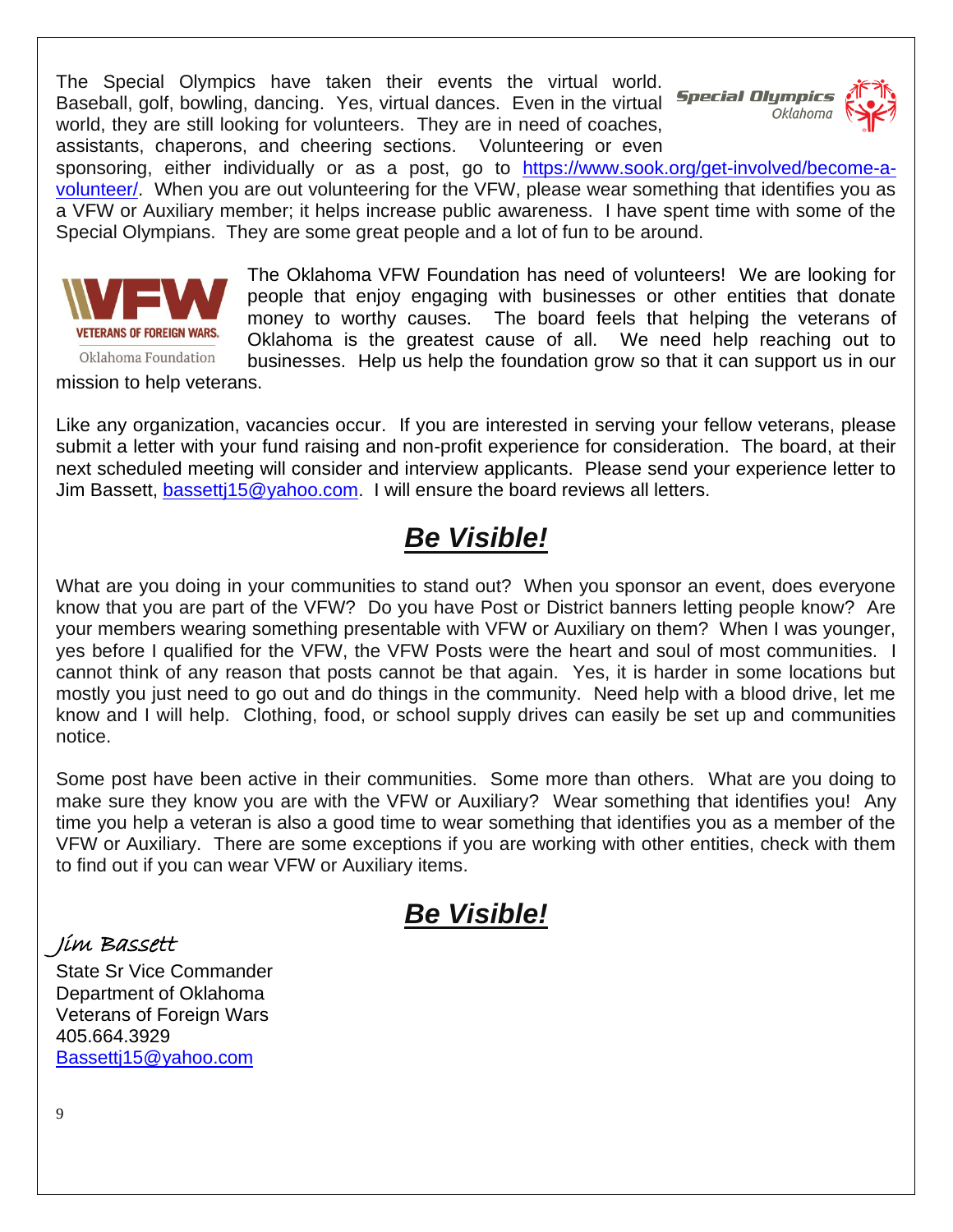# *All Call!*

Have you been interested in managing a program for the Department? I am looking for volunteers, new people, and new ideas. If you are interested in managing a program, holding the chair position, please let me know. Some chair positions have already been assigned, but I will consider each request. If not selected as the chair, you will be asked to be on the committee and support the program. My expectations are simple, someone who wants to work the program and make it a success.

- Buddy Poppy Chair
- Budget & Finance Committee, this is a three-year commitment, elected at Convention
- Bylaws/Resolution Chair
- Citizenship Education Chair
- Community Service Chair
- Credentials Chair
- Department Convention Chair
- Homeless Veterans Chair
- Hospital Chair
- Loyalty Day Chairs, normally assigned to District Commanders. If some one wants to plan and implement one large event for the state, let me know.
- Legacy Life Membership Chair
- Life Membership Chair
- Life Membership Vice Chair
- Membership Chair
- Membership Retention Chair
- National Home for Children
- National Legislative Representative
- Native American Chair
- Oklahoma Veterans Council
- Patriots Pen Chair
- POW/MIA Chair
- Public Relations Officer
- Safety Chair
- Scouting Chair
- Student Veterans Association Liaison
- State Legislative Chair
- State Service Officer
- Training and Development Chair
- Veterans Affairs Volunteer Service OKC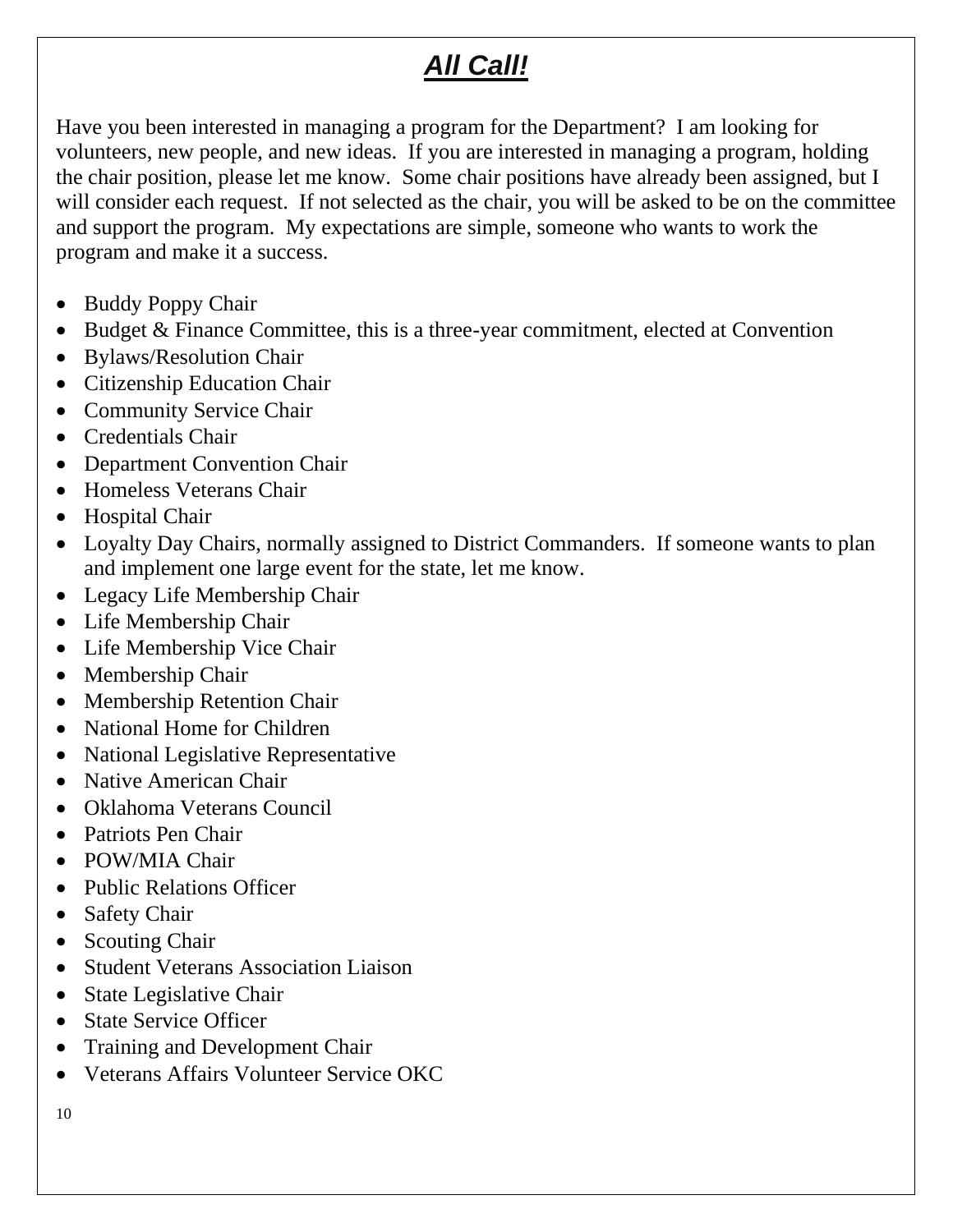- Veterans Affairs Volunteer Service Muskogee
- Veterans and Military Support Committee Representative
- Veterans Service Chair
- Voice of Democracy Chair
- Women Veterans Chair
- Youth Activities Chair

For those that I discussed chair positions, do not worry, I am seeking volunteers.

## Jim Bassett

State Sr Vice Commander Department of Oklahoma Veterans of Foreign Wars 1103 N. Blackwelder Oklahoma City Oklahoma 73106 405.664.3929 [Bassettj15@yahoo.com](mailto:Bassettj15@yahoo.com) <https://vfwoklahoma.org/>

# *FROM THE STATE JUNIOR. VICE COMMANDER*

All, I hope this new month finds you well. First off, the midwinter conference is upon us. I would love to see all of you in attendance and get a chance to visit with you. The crunch is on for All State and All American awards so make sure to continue running with your programs and fulfill the criteria needed. The Posts in this Department are in a great position even with the pandemic trying to slow us down! Keep it up team Oklahoma! As we move through this new year make sure to check on our brothers and sisters and help them if needed, we are here for each other. In closing I believe this organization has been thinking outside of the box and beating the crazy challenges we have had to compete against. Keep it up!

Jeremy J. Owen State JR Vice Commander Department of Oklahoma

# *FROM THE NATIONAL COUNCIL MEMBER*

11 **Development:** Jan 28 Appeals: Partners in Patriotism quarterly and year-end statements to nonmember donors. Partners in Patriotism year-end statements to member donors. Jan. 30 Appeals: Label package with certificate to member donors. January year-end statements to member and nonmember donors. **Communication:** Monday (Jan. 25, 2021), VFW National Commander Hal Roesch along with Sport Clips Founder and Chairman Gordon Logan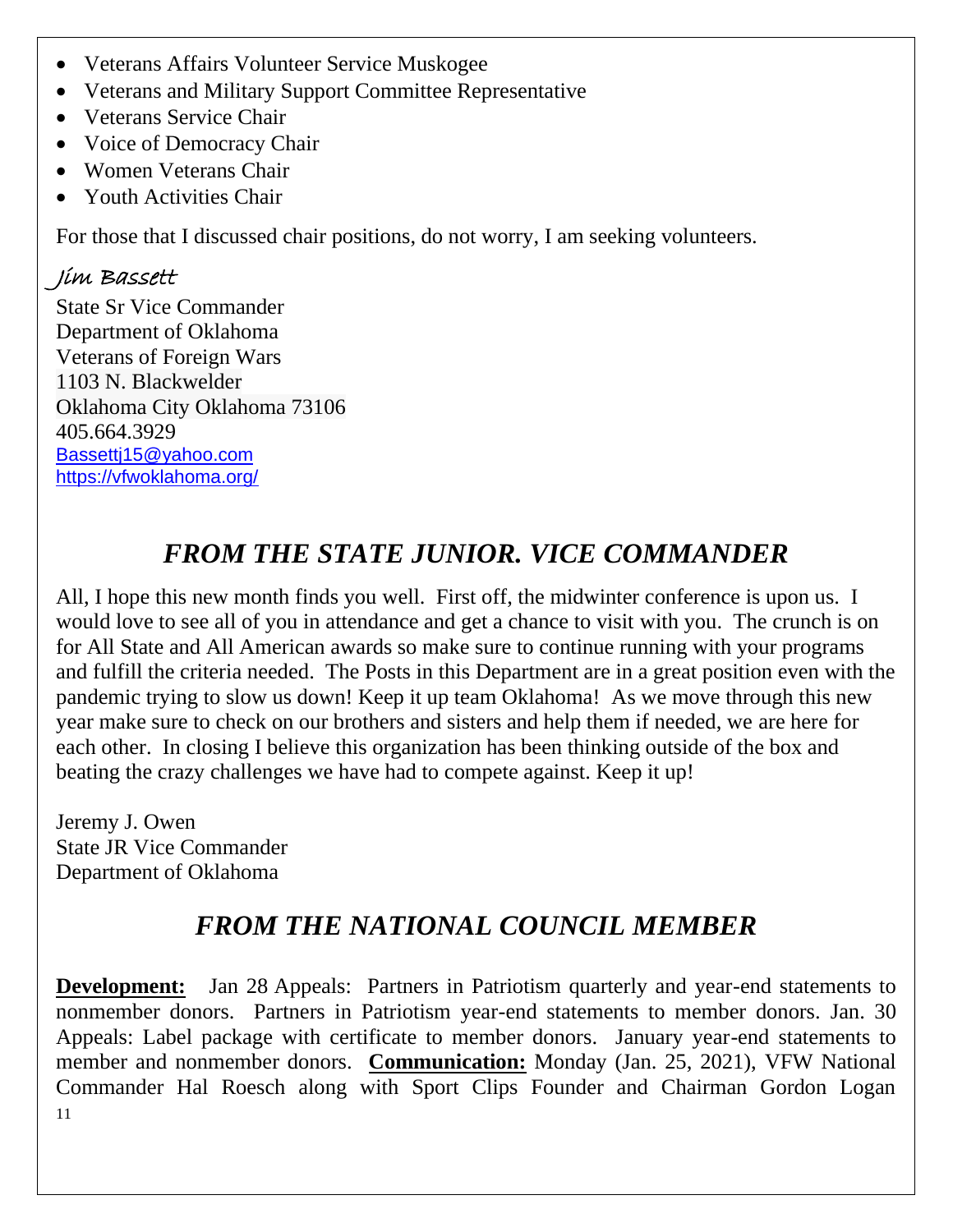12 successfully completed a virtual media tour regarding the Help a Hero Scholarship program, engaging in 22 broadcast interviews in markets across the country. More than 11,000 viewers logged on to VFW National Commander Hal Roesch's live State of the VFW address yesterday evening on Facebook with numbers continuing to rise. In case you missed it, you can watch it here:<http://www.facebook.com/VFWFans> **Administrative Operations**: There are currently 52 Posts under suspension, two of which are new. We have completed four Post consolidations pursuant to Section 209 of the National Bylaws and one Post revocation pursuant to Section 212 of the National Bylaws. The organization currently has 6,032 active chartered Posts. Administrative Operations is engaged in 21 Article IX Disciplinary Actions, seven administrative actions and seven pending membership eligibility challenges. This past week we received one new Bylaws/Articles of Incorporation submission in for review. We also reviewed and approved 11 total Bylaws/Articles of Incorporation submissions and currently have 15 submissions pending review and approval. Current turnaround time on Bylaws/Articles of Incorporation submissions is approximately 14 days. **Meetings and Events Data Received:** A notification from the Events Industry Council on application to recertify (due every five years) my CMP - Certified Meeting Professional designation was approved. Valid for additional five years. Note: Originally received this designation in 1995. Ongoing - weekly ZOOM call with various meeting planners and supplier's discussions on state of the industry, ideas exchange and overall encouragement during this time. Periodically there are guest speakers providing information as it relates to meetings and events. Ongoing - weekly ZOOM call with ALHI hotels and presentations of the current state of the meetings industry provided by CEO/President Michael Dominguez. The presentation includes updates on status of COVID-19. Sources include, but not limited to Johns Hopkins and CDC. Updates also provided on venues who have successfully hosted virtual/hybrid meetings. Semiweekly conversations with Baltimore to stay up to date on the city status as it pertains to the July 2021 National Convention. Receiving hotel contracts for 2022 Kansas City Convention for review and to pass along to legal for their review. 2022 Kansas City Convention hotels will all be located in the downtown area allowing for closer proximity to KC Convention Center where meetings will be held. Scheduled site visit (2/9) for NST for Auxiliary for KC Loews hotel for 2022 convention. Completing the 2021 exhibitor paperwork, targeted to send out by 1/31 for Baltimore. Jan. 21- 22, participated in ESPA (Event Service Professionals Association) annual meeting held virtually, with 135 attendees. I currently serve as the ex-officio meeting planner board member for the association. Keynote speakers were Simon T. Bailey, Larry Perkins, CMP, and Dr. Elizabeth Lombardo. Contact: **VFW Foundation :** On Jan. 25, 2021, VFW Foundation Board Member, Sport Clips Founder and Chairman Gordon Logan, along with Sport Clips President and CEO Edward Logan presented a \$1,026,105 donation check to the VFW Foundation to provide scholarships for service members and veterans through the [VFW's Sport](https://www.sportclips.com/promotions-partnerships/help-a-hero/help-a-hero)  [Clips Help A Hero Scholarship program.](https://www.sportclips.com/promotions-partnerships/help-a-hero/help-a-hero) Considering the limitations due to the COVID-19 pandemic, this year's effort was especially noteworthy. More than \$60,000 of the money raised was from Sport Clips' own \$1 per haircare service donation made on Veterans Day while clients, individual supporters, and Sport Clips team members donated the largest portion of the money raised in stores and through virtual walks. To date, more than 1,900 military and student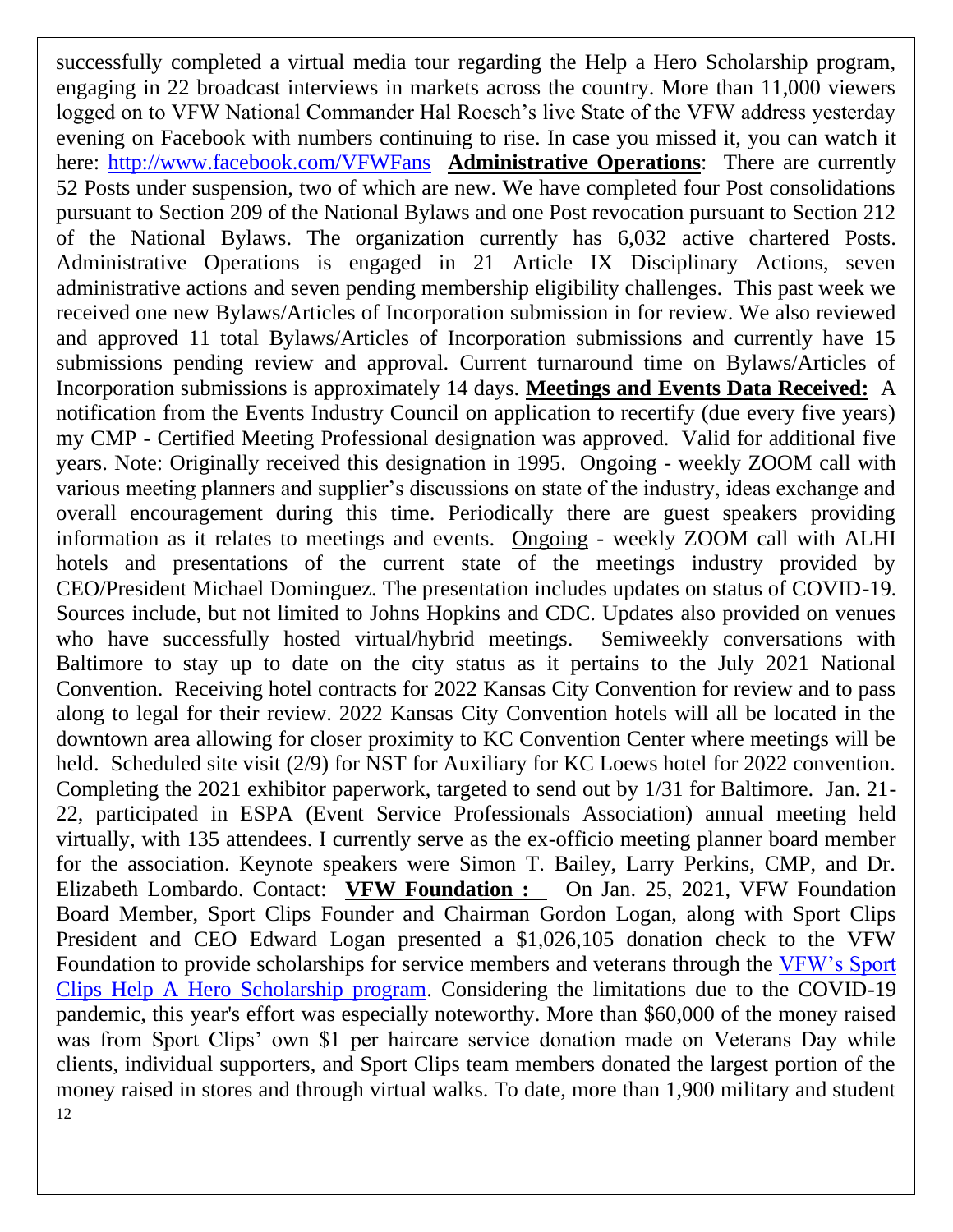veterans have benefitted from the Help A Hero Scholarship program through \$8.7 million donated previously by Sport Clips Haircuts and its generous clients and product partners. National Legislative Service: This month marked the beginning of the 117th Congress. NLS has released the 2021 VFW Priority Goals, which focus on Budget; Health Care; Disability Assistance and Memorial Affairs; Education, Employment, and Transition Assistance; Military Quality of Life; and National Security, Foreign Affairs, and POW/MIA **National Veterans Service:** Last weekend NVS hosted its first Virtual Post Service Officer training conference for 70 Post Service Officers from Virginia, Illinois, Arizona, and New Jersey. This was the first time that NVS leveraged technology to reach PSOs. NVS is evaluating the results of the training, but initial reaction is that the model was a success. This week, NVS VFW's Pre-Discharge Claims Representatives continue to conduct a series of virtual benefits briefings for transitioning service members around the country. This week, NVS delivered briefings at Joint Base Andrews, Washington Navy Yard, Joint Base Anacostia-Bolling, U.S. Naval Academy, Camp LeJeune, and Joint Base Myer-Henderson Hall. NVS Assistant Director for Health Policy James Moss participated in a VA briefing on environmental airborne hazards and The Military Coalition Health Care Committee meeting. NVS Assistant Director for Field Operations Gregg Orto also participated in this week's meeting of the VA Advisory Committee on the Readjustment of Veterans. **National Security and Foreign Affairs**: The House Permanent Select Committee on Intelligence, the Committee on Homeland Security, the Committee on the Judiciary, and the Committee on Oversight and Reform this week sent a letter to the Federal Bureau of Investigation, the Department of Homeland Security Office of Intelligence and Analysis, the National Counterterrorism Center, and the Office of the Director of National Intelligence requesting information and briefings as part of a review of the events and intelligence surrounding the insurrection on January 6, 2021. The Committees will conduct robust oversight to understand what warning signs may have been missed, determine whether there were systemic failures, and consider how to best address countering domestic violent extremism, including remedying any gaps in legislation or policy. It is expected that hearings will be held in the upcoming weeks by the various committees and NSFA will be monitoring the work of all the committees and will report to the COA as practicable. On Tuesday, the CDC briefed on their new report that discusses the emergence of the B.1.1.7 variant of SARS-CoV-2 (the "U.K. strain"). This variant is more easily transmitted than other strains, and the modeling done by the researchers suggests that B.1.1.7 may soon become the dominant strain in the U.S., despite the fact that it only appeared in the U.S. in December. The report stresses the importance of continued social distancing and masking, increasing vaccine coverage, and ongoing genomic surveillance of SARS-CoV-2 strains. NSFA director Bob Jackson will continue to monitor and provide updates in his daily COVID SITREP. PS Happy Valentine's Day to all you lovers out there….

Robbie Clark National Council Member Department of Oklahoma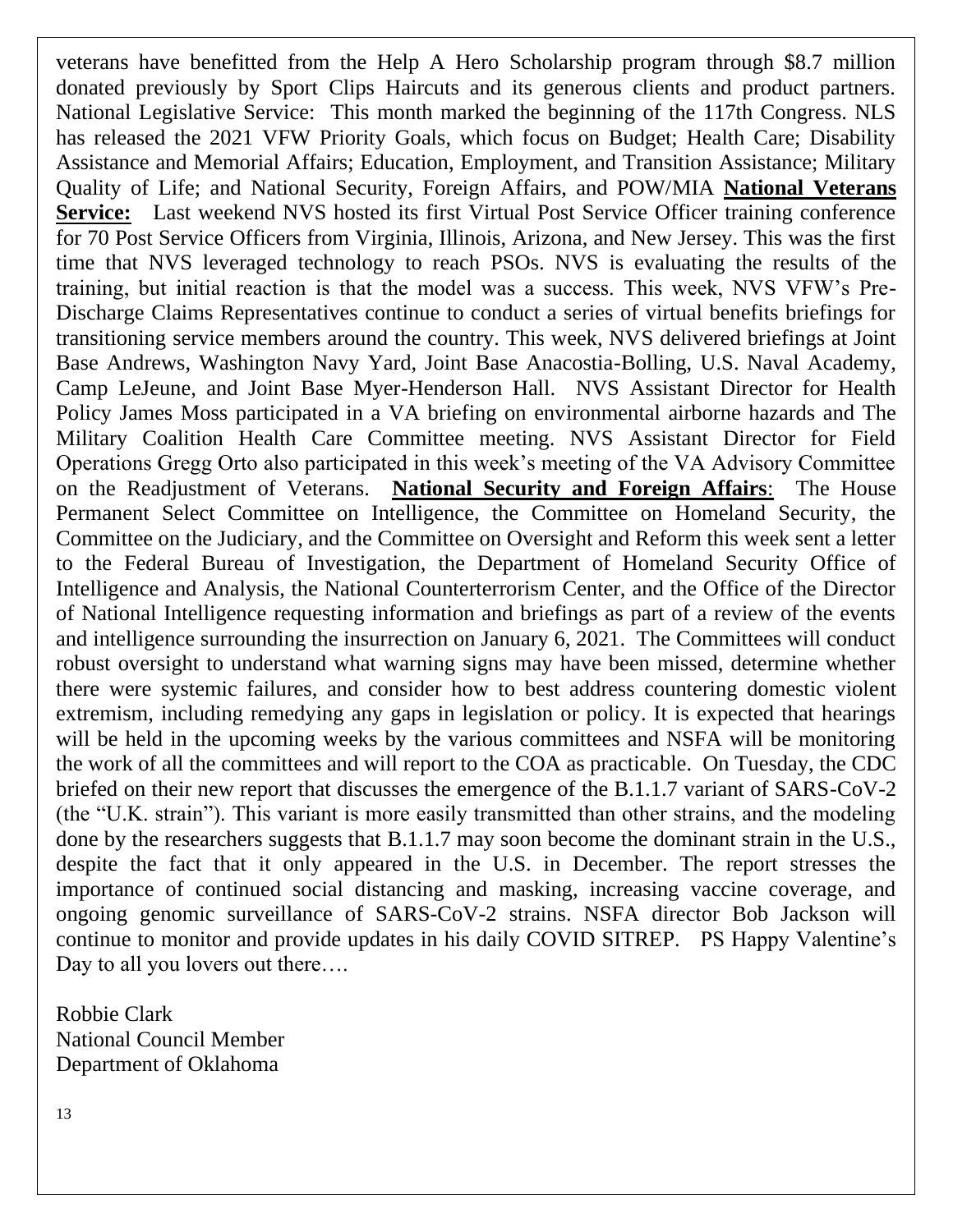<><><><><><><><><><><><><><><><><><><><><><><><><><><><><><><><><><><><><><><><><><>  $D-1 > 24$  Apr 21 11am>Post 5307, Salina> St. Cdr. Merit D-3 > 07 Feb 21 11am, Post 4884 Spiro School> St. Sr. Vice Cdr. Bassett  $D-4 > 06$  Feb 21 11am>Post 1198 Coalgate> St. Jr. Vice Cdr. Owen D-5 > 07 Feb 21 10am>Post 7977, Skiatook> St. Jr. Vice Cdr. Owen D-7 > 06 Feb 21 11am>Post 1098, McAlester> St. Cdr Merit & St. Surgeon Reddig  $D-8 > 07$  Feb 21 11am > Post 1201, Ponca City > St. Cdr. Merit  $D-9 > 06$  Feb 21 10am > Post 4578, Guthrie > St. Sr. Vice Cdr. Bassett D-10 >15 May 21 10 am>Post #8706, Moore > St. Surgeon Reddig D-13 >01 May 21 12:30pm>Post # 6143, Weatherford> D-14 >20 Feb 21 11am> Post 5263 Lawton> St. Cdr. Merit D-15  $>08$  May 21 @ 11 am > Post #4876 Altus > St. Surgeon Reddig

#### **DATES TO REMEMBER:**

- 12 Feb> Lincoln's Birthday
- 12 Feb> VFW-OK Mid-Winter 12-14 Feb 2021
- 14 Feb> St. Valentine's Day
- 15 Feb> Presidents' Day
- 22 Feb> Washington's Birthday
- 03 Feb> "Star-Spangled Banner"

**Veterans of Foreign Wars of the United States Department of Oklahoma Mid-Winter Meeting February 12-14, 2021 Wyndham Garden Hotel—Oklahoma City Airport 2101 South Meridian Avenue Oklahoma City, OK 73108 405-685-4000 Fax 405-681-3941**

<><><><><><><><><><><><><><><><><><><><><><><><><><><><><><><><><><><><><><><><

#### **VFW/VFWA Contracted Room Rate per night is \$82.00 + applicable taxes**

*As always, this schedule is tentative and subject to change*

#### **Friday, February 12, 2021**

| 1:00pm- 4:00 pm | Service Officer Training (Wyndham Garden Hotel)                                           |
|-----------------|-------------------------------------------------------------------------------------------|
|                 | 1:00pm- 4:00 pm   Quartermaster Training (VFW State Headquarters) 1103 N. Blackwelder OKC |
|                 | 3:00 pm- 5:00 pm    DC of Staff Membership Committee Update/ Training                     |

14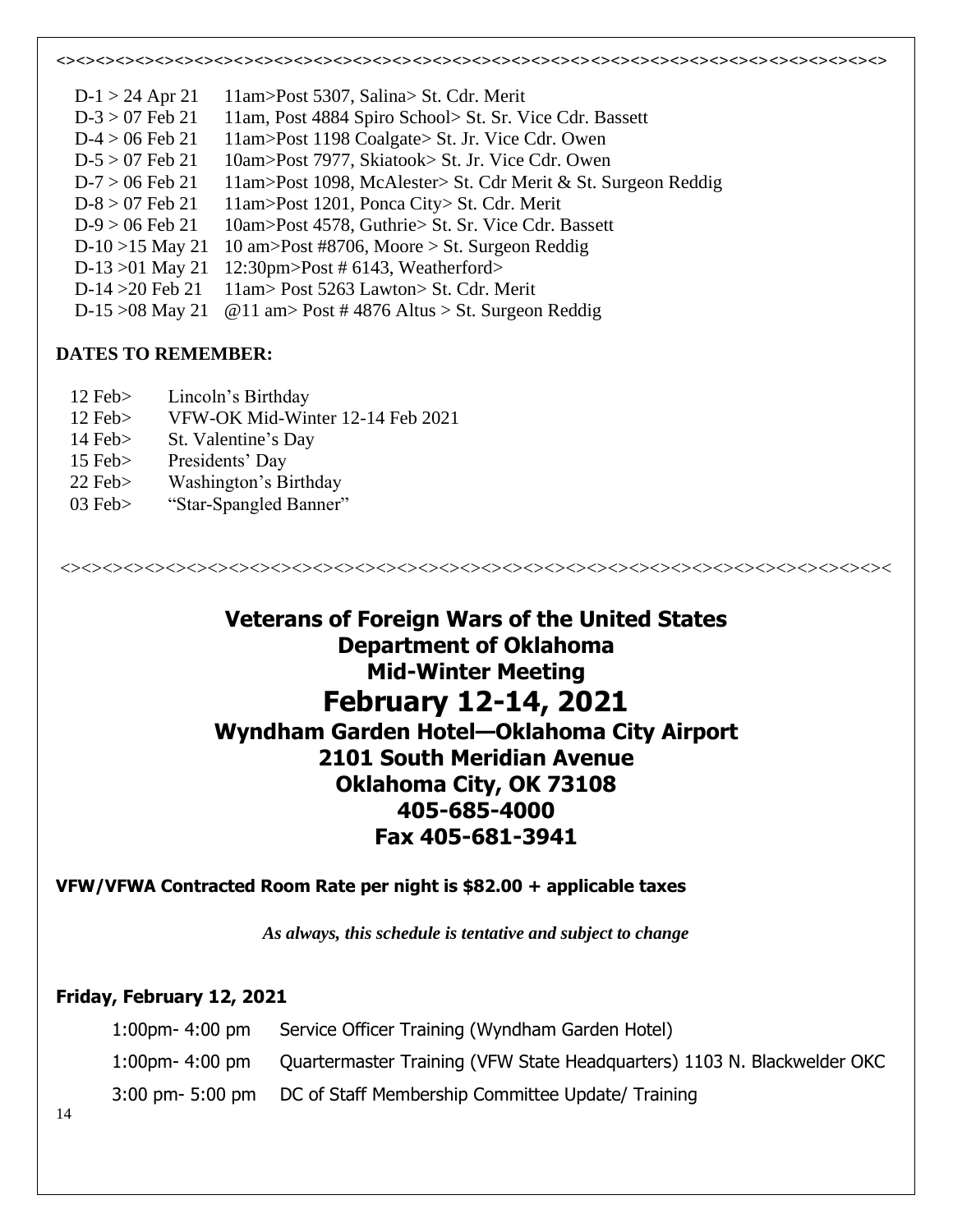6:00 pm- 6:45 pm National Representative Reception

#### **Saturday, February 13, 2021**

7:30 am- 8:00 am Buddy Poppy Display Setup 8:00 am- 8:30 am Buddy Poppy Judging 8:30 am – 1030 am VFW & VFWA Joint Session 10:40 am - 12:00 pm Past Commander's Luncheon (Loc: TBA) 12:00 pm - 1:30 pm Lunch 1:30 pm - 3:30 pm Council of Administration Meeting **Immediately following CofA will be open discussion**

|                   | 4:00 pm - 5:00 pm Theme Trays / National Home                      |
|-------------------|--------------------------------------------------------------------|
|                   | 5:00 pm -6:00 pm Cootie Scratch/ Cootie Time Immediately following |
| $8:00$ pm – until | ** Red & White or Pink Social Time (Veteran's Valentine Fun)       |

#### **Sunday, February 14, 2021**

9:30 am - 10:30 am Chapel Service

11:00 am CHECK-OUT

#### **Protocols**

- o VFW will offer Zoom option
- o Mask worn if not speaking or drinking in hotel (including meetings)
- o All areas de-sanitized daily
- $\circ$  Temp taken prior to entry

**From:** VFW Communications [\[mailto:Communications@vfw.org\]](mailto:Communications@vfw.org) **Sent:** Monday, February 1, 2021 10:23 **To:** VFW Communications [<Communications@vfw.org>](mailto:Communications@vfw.org) **Subject:** USAA Commercial Casting Call

Dear VFW Leadership,

USAA is currently casting USAA members and their families for a new commercial. Please see the flyer below and share it with your membership.

<><><><><><><><><><><><><><><><><><><><><><><><><><><><><><><><><><><><><><><><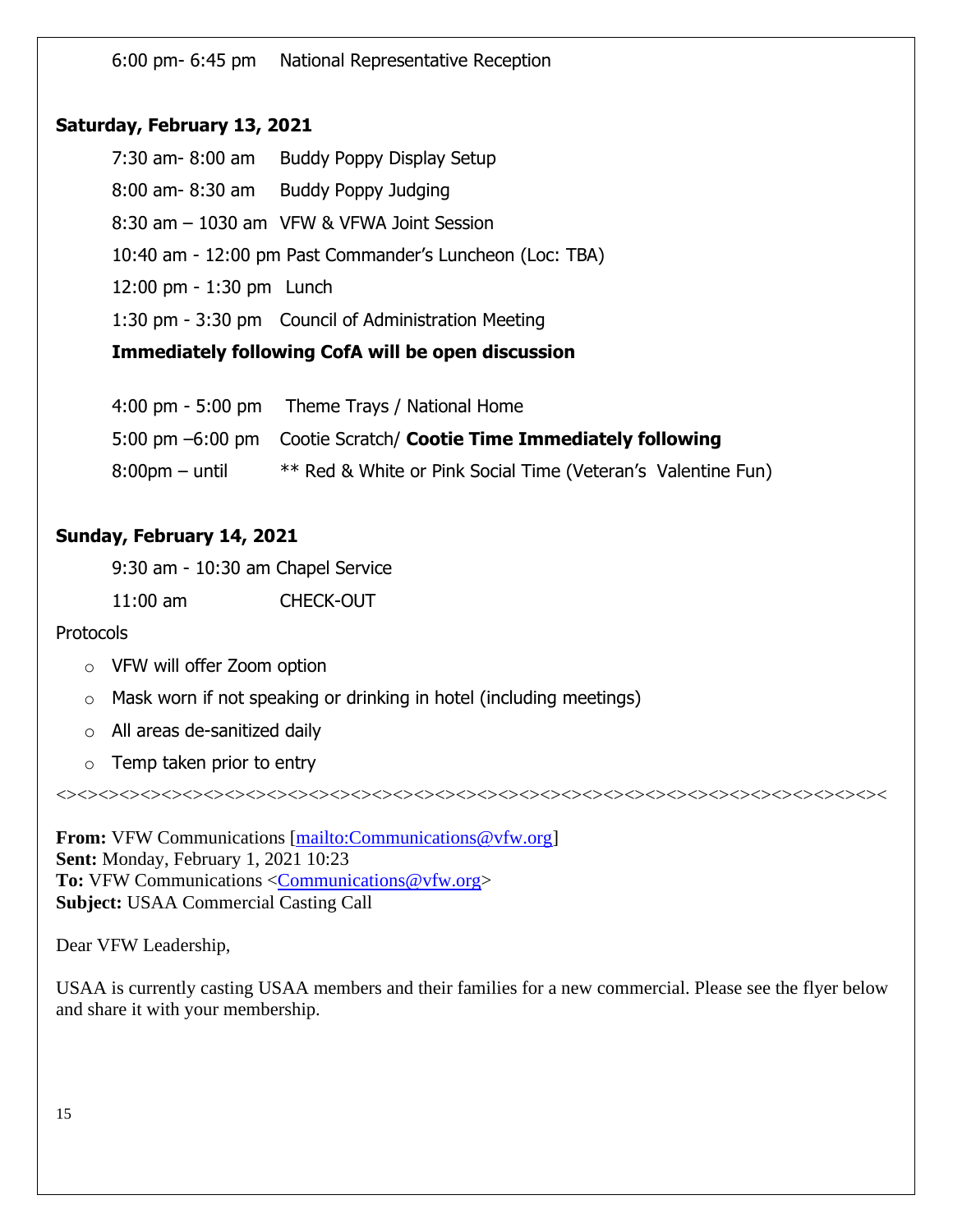

# **USAA NATIONWIDE CASTING NOTICE**

## Casting USAA members and their families for a new commercial

Searching for:

USAA members and their families. Must currently have USAA auto insurance and/or USAA homeowners or renters insurance. Must be: Former military, any branch, enlisted ranks only. All genders, ages 57-75. Must have interesting story about joining USAA or a claims experience with USAA for auto insurance or homeowners/renters insurance-related purpose. Specifically looking for unique story of your interaction with USAA.

Please send the following:

- Name, years enlisted, military branch and rank
- Contact info (phone, email)
- $\blacktriangleright$  Current city and state
- Which USAA products do you use? (Required)
- Write-up re: how you heard about USAA/why you became a member and your joining experience
- Recent photos of you, your family and/or of your military career

If this sounds like you or someone you know, please send the above information to: kimberly.walsh@usaa.com with the subject line: "USAA Casting" by February 3.

#### Project Details, if selected:

Project: PAID NON-UNION Commercial for USAA Shoot: Week of March 8th and week of March 15th

Respectfully,

#### **VFW Communications**

VFW National Headquarters 406 W. 34th Street Kansas City, Missouri 64111 816.756.3390